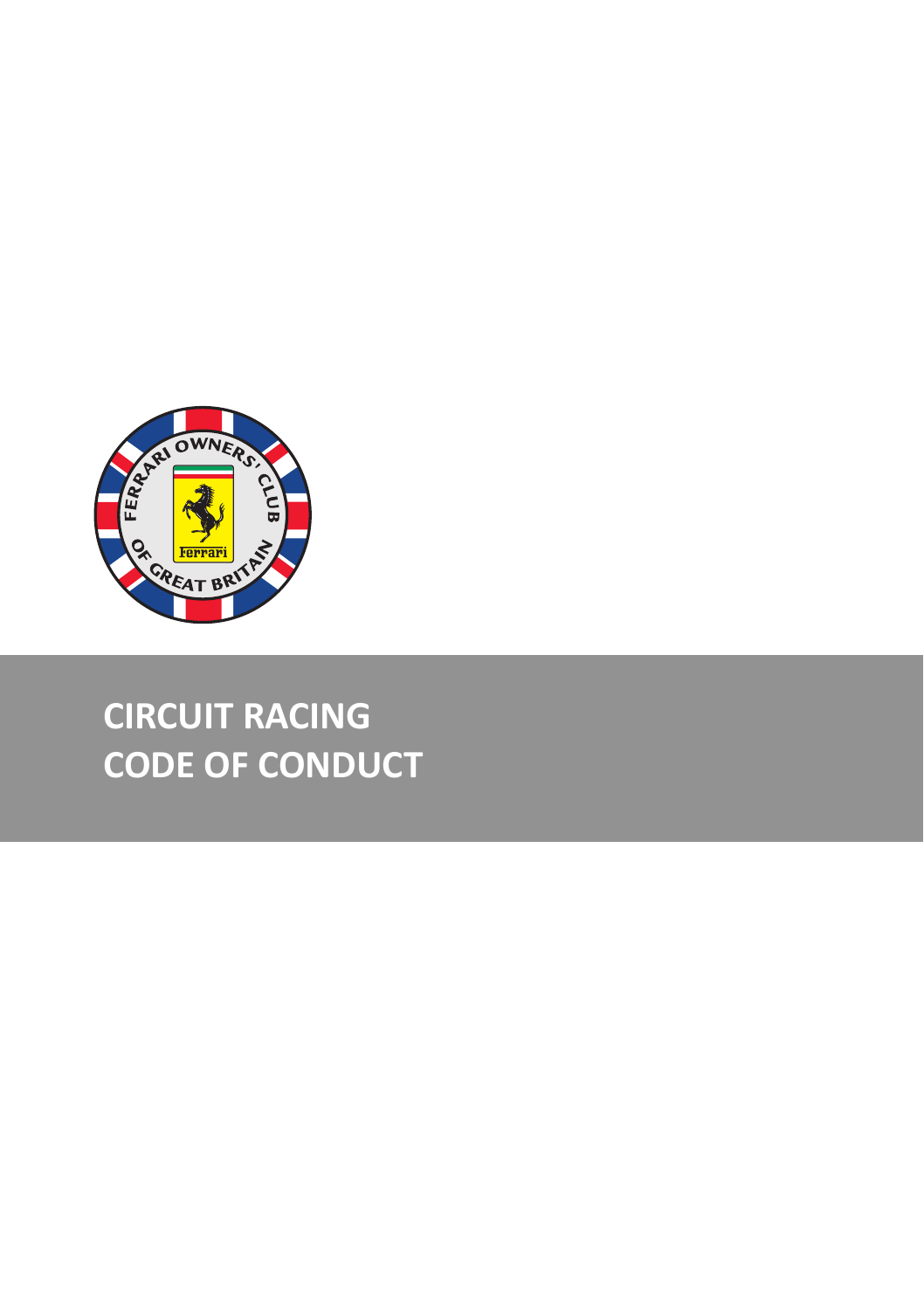## **THE CODE OF CONDUCT**

We look forward to another season of the Club's racing Series. We want you to enjoy yourself and at the same time do it in safety. As with all sports where a number of competitors are in the arena at the same time, we need to apply some basic standards of conduct which everyone agrees to abide by. If all drivers do this, car contact will be a rarity. accident damage and therefore costs will be eliminated or dramatically reduced, and racing your Ferrari will be pure pleasure.

The Ferrari Owners' Club continues to be concerned that our racing events do not degenerate into the sort of accident punctuated contests we so often see these days in other classes of motor racing. The general standard of driving in our Series is very impressive. Nevertheless we are determined to do whatever is necessary to maintain these high standards which we want to be a feature of our events. In recent years we have adopted a number of measures designed to control racing standards. We shall continue to arrange special briefings at the circuits to get the safety message across and give guidance to the less experienced drivers.

Having said all this, we do not want to stifle competition; we want to see racing that is fast and close because that is what makes it fun for the driver and entertaining for the spectator. And to achieve this we need your co-operation to keep the safety aspect always in mind when you are racing. This brief **Code of Conduct** addresses most of the potential problem areas.

There are three chief areas which need to be considered: **Passing in Corners, Lapping and being Lapped**, and the Use of Mirrors. The first of these is the principal cause of accidents.

### **PASSING IN CORNERS**

If you are being challenged as you go into a corner, do NOT simply slam the door shut. Take your line and do not modify it in an effort to block the challenging driver or, at worst, force him off the track. In so many instances this results in both your car and the opposing car being tangled up, causing expensive damage to each and posing a potential menace to everyone else. **Giving The Other Driver Some Room**. If you are on you're normal and. hopefully, correct line, the other driver will find it difficult to match your pace through the corner anyway, and you should emerge ahead at the exit. If, however, the other driver gets alongside and is inside you, THE CORNER IS HIS. Don't, whatever you do, take immediate retaliatory action by tightening your line in order to try to squeeze him. Wait for a suitable opportunity to re-pass later on. The first corner after the start is always a potential source of contact. Although the start is a great opportunity to make up places, be reasonable.

Do not start weaving as you approach that first corner, diving for the inside line. Keep your line as you approach the corner, so that everyone else will know where you are and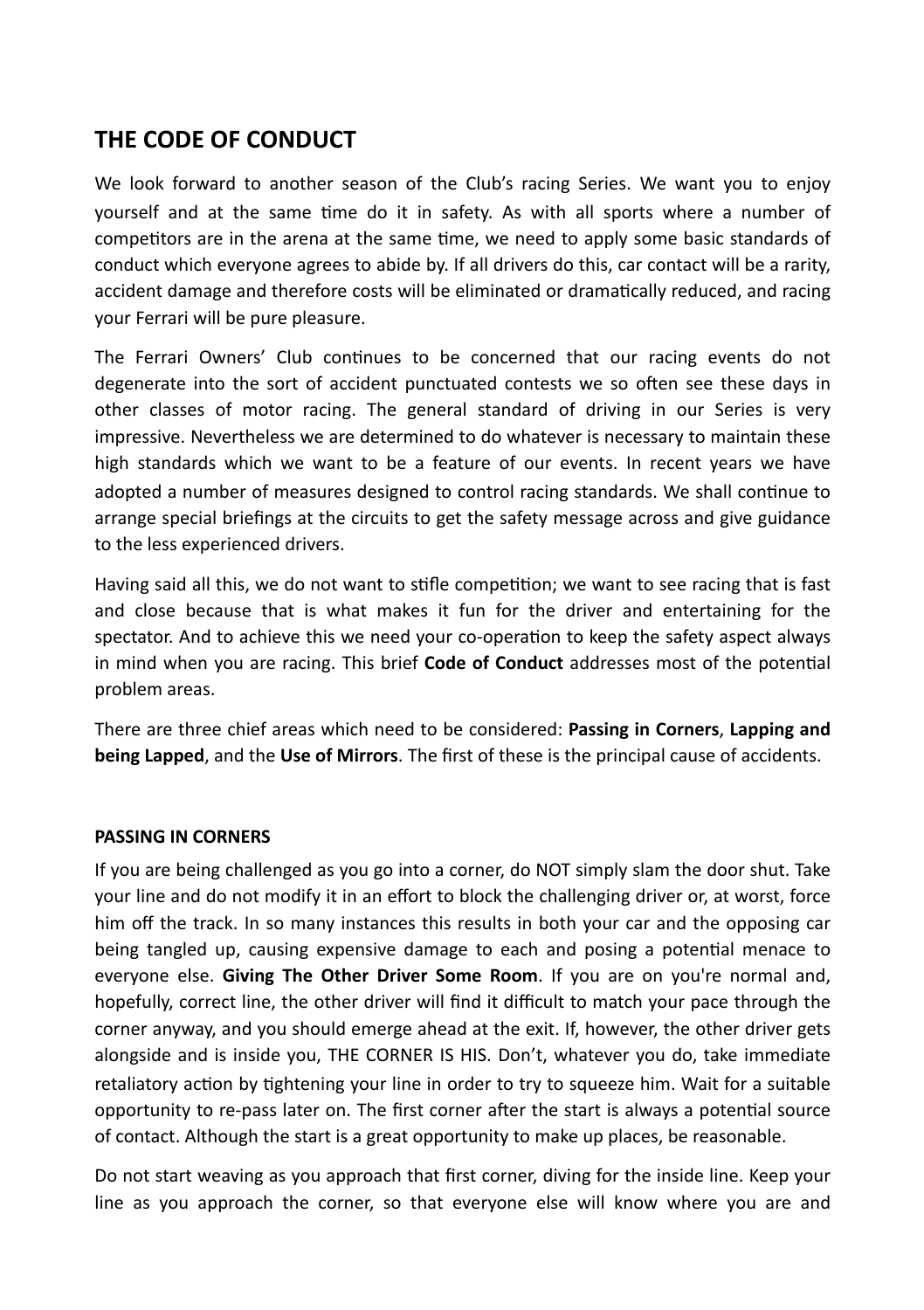anticipate what you are going to do. Remember, there are probably well over 100 more corners still to come in the race!

#### **LAPPING AND BEING LAPPED**

Our circuit race Series attracts a wide range of driver skills and car performance. Some drivers have considerable experience, others are complete novices who, although they may have driven at track days or at hillclimbs, have very little knowledge of racing. This results in significant speed differentials which demand great care from everybody. Inevitably, there will be lapping of the slower cars by the faster machinery, both in qualifying and in the race. It is therefore vital for all drivers to observe a code of etiquette that makes it possible to race safely despite this differential of speed.

*Qualifying*: If you are in a slower car and being lapped by a faster one, there is absolutely no point in holding up the other driver. Stick to your line around the circuit and keep to your style of driving. The faster driver will find a way past at the right opportunity in the knowledge that you are not going to do anything unexpected. **Do Not** try to 'help' the lapping driver by suddenly modifying your line. This causes confusion and, inevitably, an accident. If you are driving in close proximity to a car of similar performance to your own, do not race it. Hang back, get some clear space, and put in a lap which is not slowed by someone else.

If you are in a faster car and closing on the car in front as you approach a corner, do NOT assume that the driver ahead has seen you in his mirrors and intends to pull over to let you through. He may well be concentrating 100% on *his* hot lap and is under no obligation to abort it, despite the fact that he may have been given the blue flag.

*Race*: If you are in a slower class and being lapped by faster machinery, Do Not Block or **Weave**. It will only slow you down, allowing your own rivals to catch up, and cause great irritation to the faster drivers who are, after all, having a race of their own.

If you are racing for position, as opposed to being lapped, you may **Only Change Direction Once** in front of the pursuing car, that is to say you can only move left or right in front of the car, not both. Pushing or Squeezing competitors off the track is strictly forbidden i.e. reducing the available track width to less than a car's width. Overly Aggressive Driving is also not acceptable and includes such behaviour as going for gaps that are not there, using other competitors as physical brakes, and being prepared to have an accident rather than lifting the throttle.

**Lapping slower cars**; Novices carry a black cross on a vellow ground on their car's tail and should be easy to pick out. Treat them with care and respect; if there is any doubt in your mind about where they are going to be on the track as you approach them, give them the